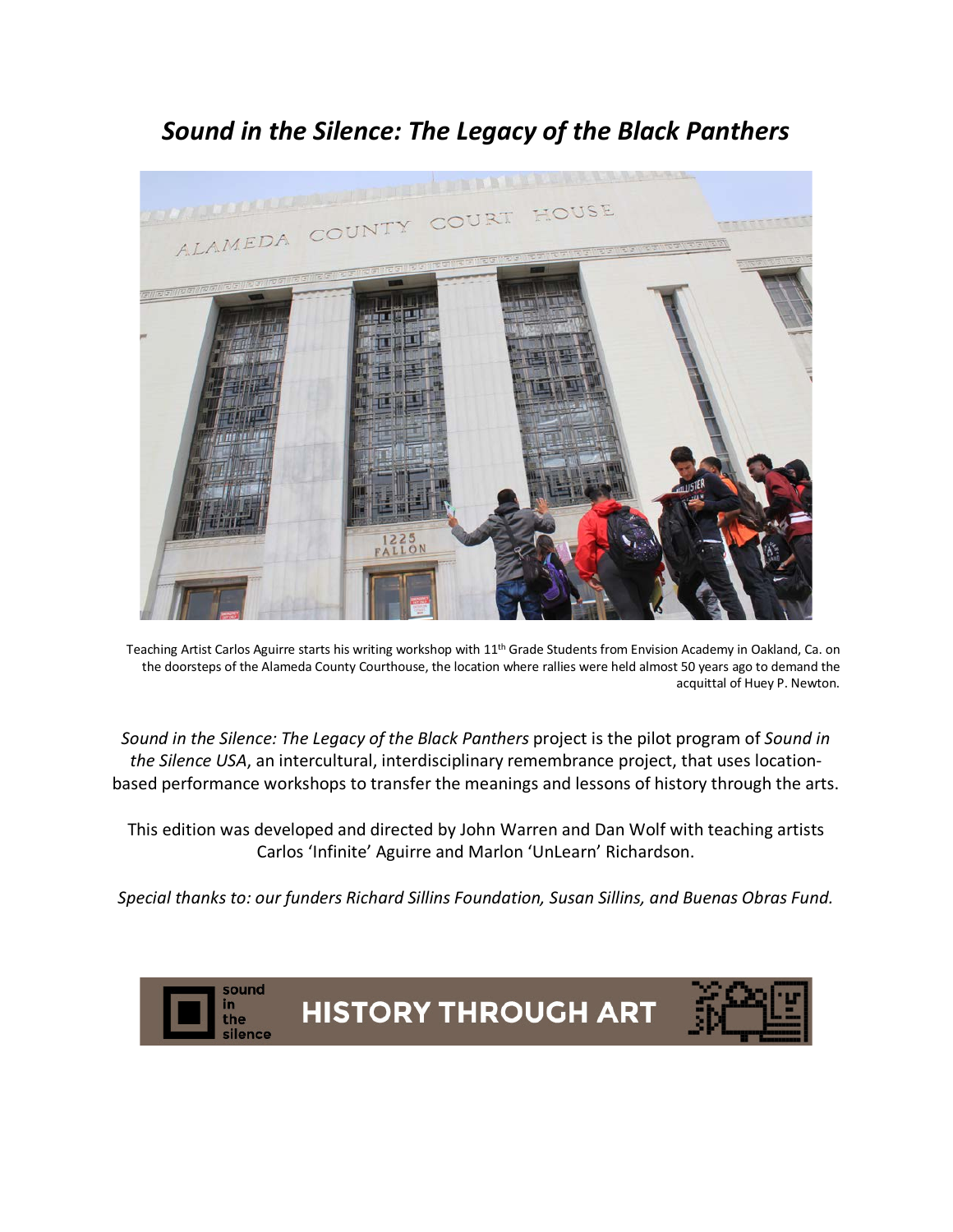## *Sound in the Silence: The Legacy of the Black Panthers*

This project – a collaboration between the  $11<sup>th</sup>$  Grade United States History class at Envision Academy of Arts and Technology in Oakland, Ca., Hip Hop music and theater collective Felonious, and Sound in the Silence USA – is the result of three months of historical study and creative activities. Throughout February and March 2018, the students learned about the Jim Crow South, the Civil Rights Movement, and the rise of Black Nationalism. In April 2018, they took a deep dive into the work of the Black Panthers and Black Lives Matter, including watching the documentary *The Black Panthers: Vanguard of the Revolution* and an assembly with Black Panther Erica Huggins and community organizer Melissa Crosby. In late-April 2018 artists from Felonious spent a week working with the entire 11th grade to develop spoken-word pieces about current social issues, inspired by the legacy of the Black Panthers. All students performed their pieces in class, and a select few were chosen to perform at The Flight Deck on May 2<sup>nd</sup> in Oakland, Ca. in front of a sold-out house. These students placed themselves within the continuum of history and created original poetry meant to inspire us all toward social justice.

### **Sound in the Silence: The Methodology**

*Sound in the Silence* is the experience of history through art and expression. It is a living, breathing, organically evolving, creative process designed to inspire young people to understand their history and to create art from the thoughts, ideas, and connections that emerge. It is an experiential education project grounded in the methodology of New Forms of Remembrance - a practice that claims that we must use provocative, charged locations to inspire our work in order to give the next generation a chance to understand history and their place in it.

The project is broken down into three distinct phases - *Education, Experience, and Expression*. We study historical movements and events to develop a set of facts and stories that capture our curiosity. We visit historical locations to evoke our emotions, so we may better understand the nuances and complexities of the subject matters we are studying. We work with artists onlocation and in the studio to help the participants express themselves through various performance modalities.

By studying, visiting, and creating art together on site at locations where historical events fundamentally prompt reflection on our collective future, the project aspires to establish the importance of creative expression, knowledge of self and true history, crosscultural/generational connection, motivate the pursuit of justice, and cultivate empathy among participants.

*Sound in the Silence* was founded by MOTTE (Hamburg) and European Network of Remembrance Solidarity (Warsaw) under the direction of Jens Huckeriede. Past editions of the project include Neuengamme (Germany), Borne Solinowo (Poland), Gdansk/Stutthof (Poland), Auschwitz/Zilina (Poland/Slovakia), Ravensbrück (Germany), and Warsaw (Poland).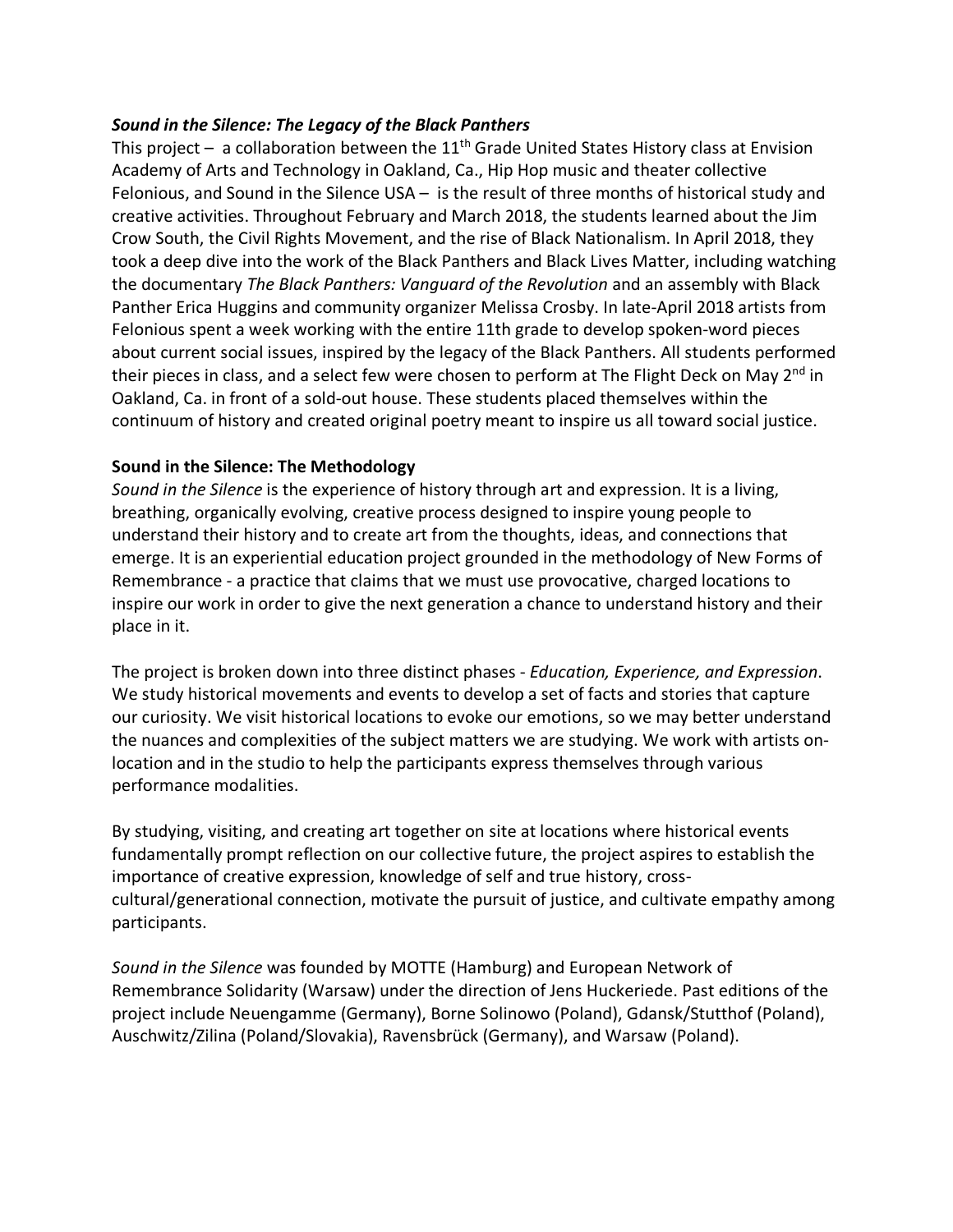*Essential Question: How does the legacy of the Black Panthers connect to your own struggle for justice today?*



The students work with Teaching Artist Carlos Aguirre on the inspiration for their verses. They start with the prompt "*Look at the courthouse. What do you see? What does this place represent?"*



The students are asked to *"turn around and look at Lake Merritt. How does this area differ from your home neighborhood?"*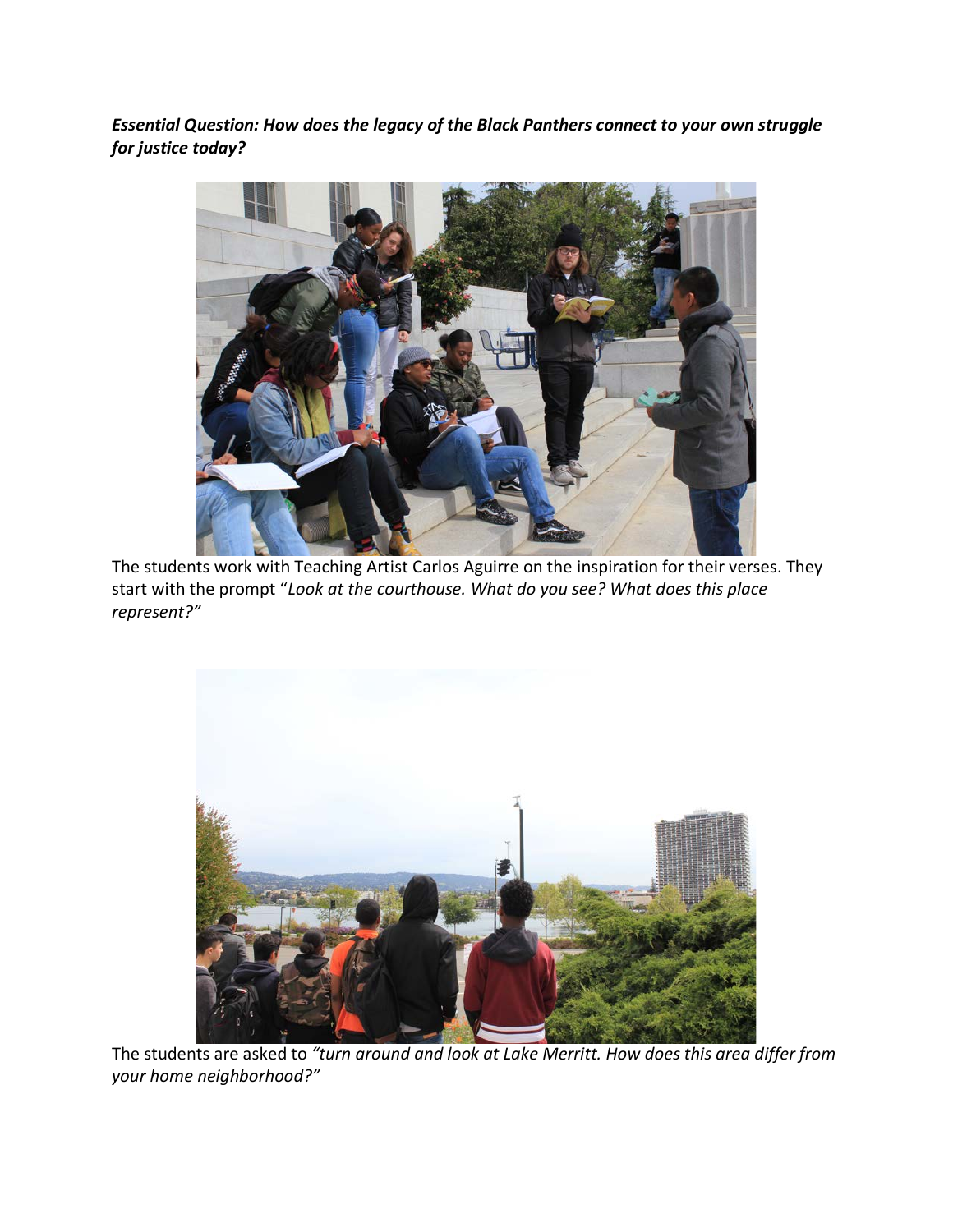

*"Look across at the big apartment building. Imagine who might live in the top penthouse apartment right now. What do you assume about them and their experiences?"*



*"What if we told you that Huey P. Newton lived in that penthouse later in his life. How do you think he felt looking down at the courthouse that played a role in his incarceration?"*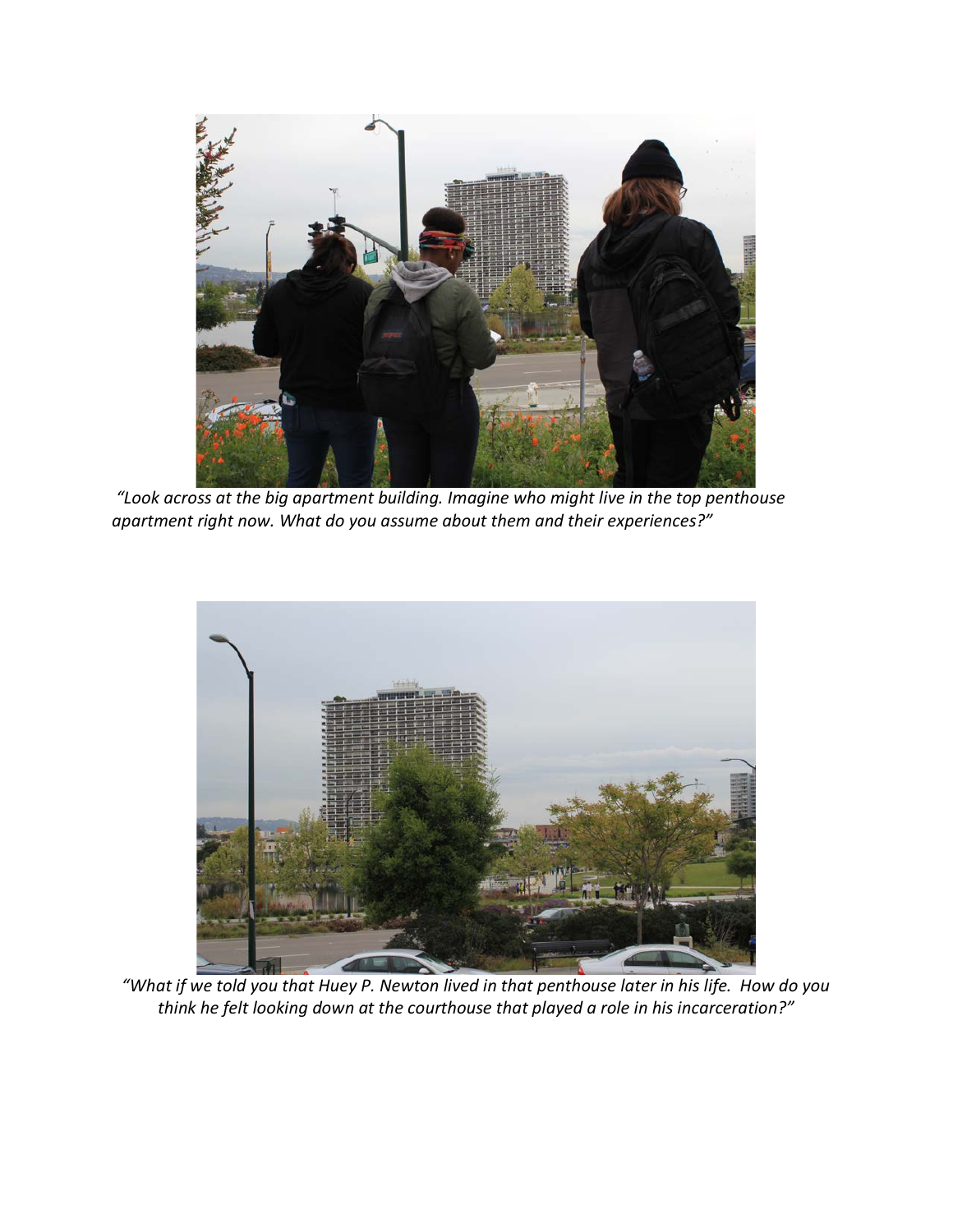

*"Now imagine a protest here in support of YOUR "Three Point Program". Who is here? What do they look like? What are they wearing? What are they doing? What else do you see? What do you hear?"* 



*"Imagine giving a speech to these protesters. What do you say to them? What tactics do you ask them to use in the days following this protest?"*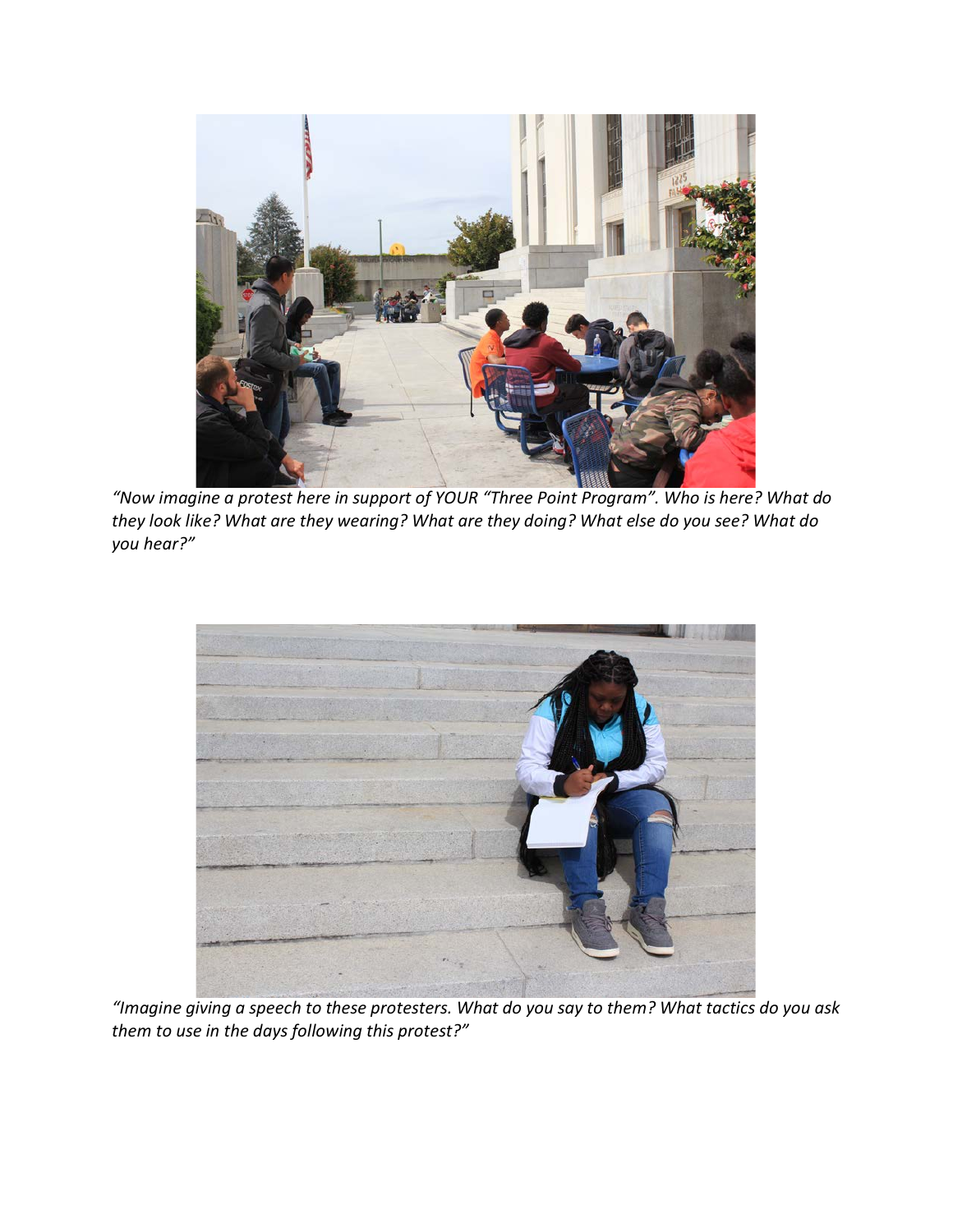

Teaching Artist Marlon Richardson works with students on chants and hooks. He speaks with them about the human voice being melodic and percussive, and how the process of rhyme and repetition connects us to our ancestors.



 The students write chants from their own Three Point Program, adding rhythm, rhyme, and repetition to get them performance ready.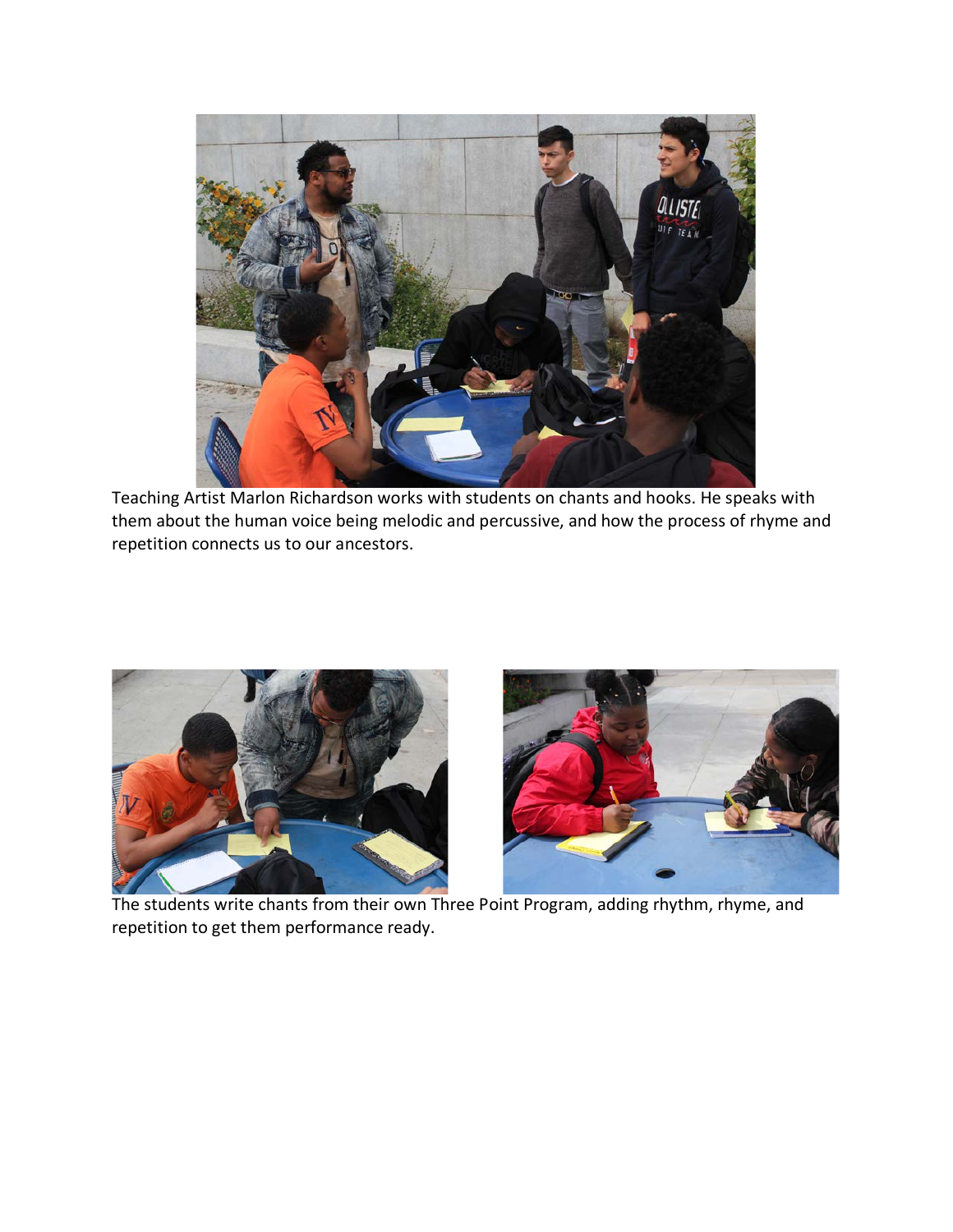

Community organizer Melissa Crosby and former-Black Panther Erica Huggins speak with students at Envision Academy.



Teaching artists Marlon Richardson and Carlos Aguirre conduct in-class writing workshops where the task is to use the free writes and brainstorms collected on-site at the Alameda Court House to create rap, poetry, or spoken word verses and choruses.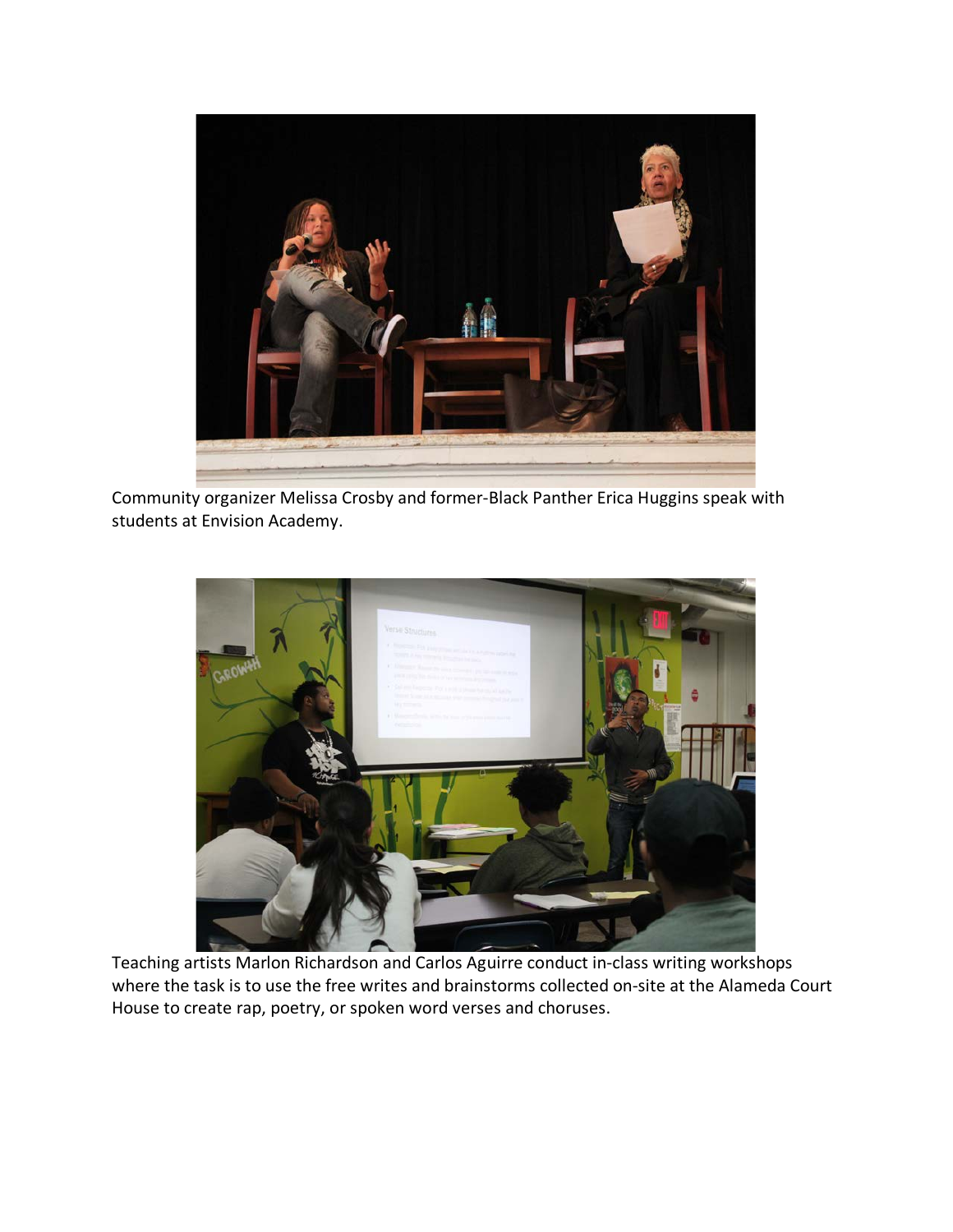## **Photos from the final presentation at The Flight Deck on May 2, 2018**



The full company backstage before the performance.



Teacher John Warren from Envision Academy speaks to the crowd.



Marlon 'UnLearn' Richardson and Carlos 'Infinite' Aguirre ignite the crowd.



Activist Melissa Crosby puts it all in context for the family.



The young Fred Hampton. The young Fred Hampton.

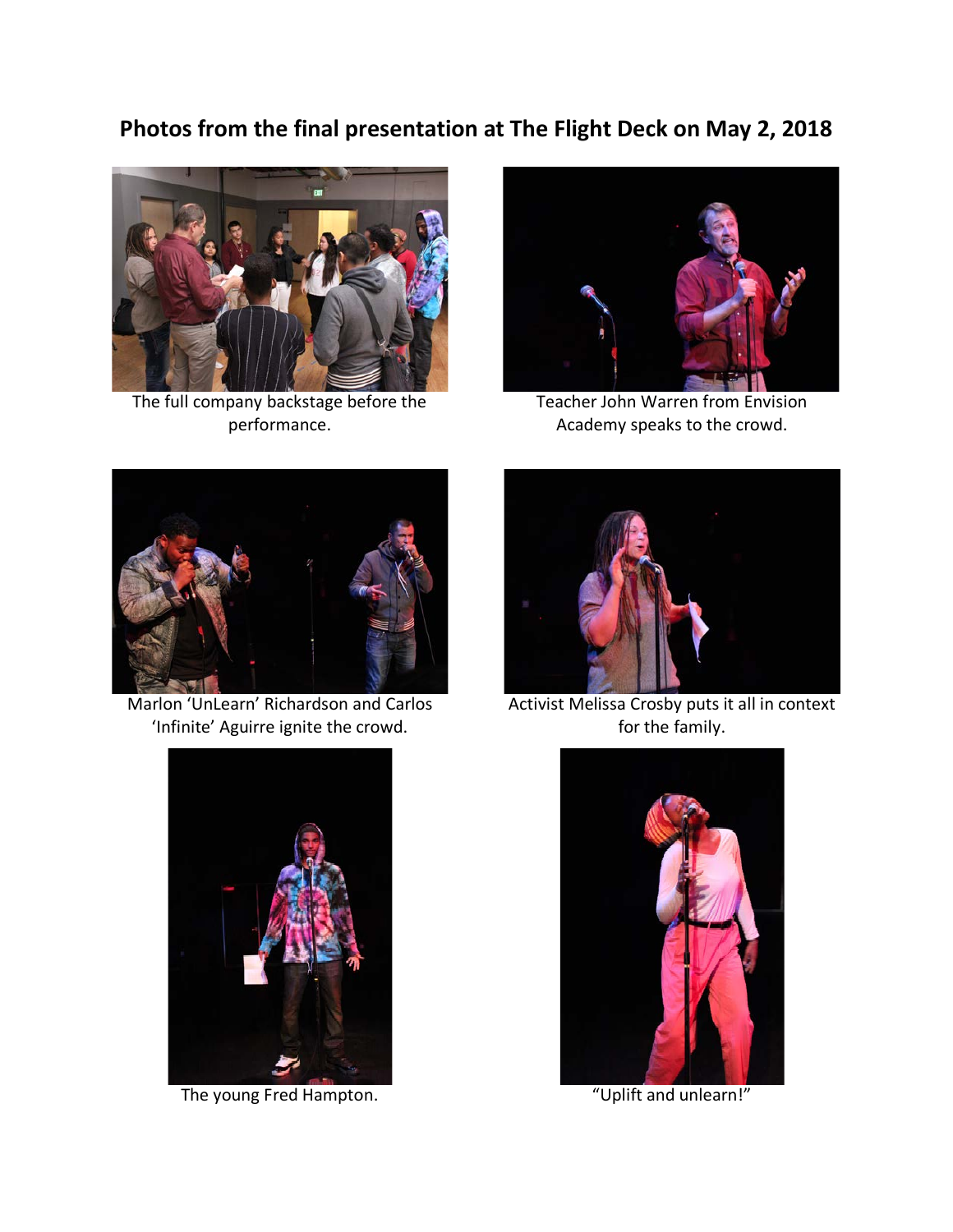

The crew and fam.



Curtain call.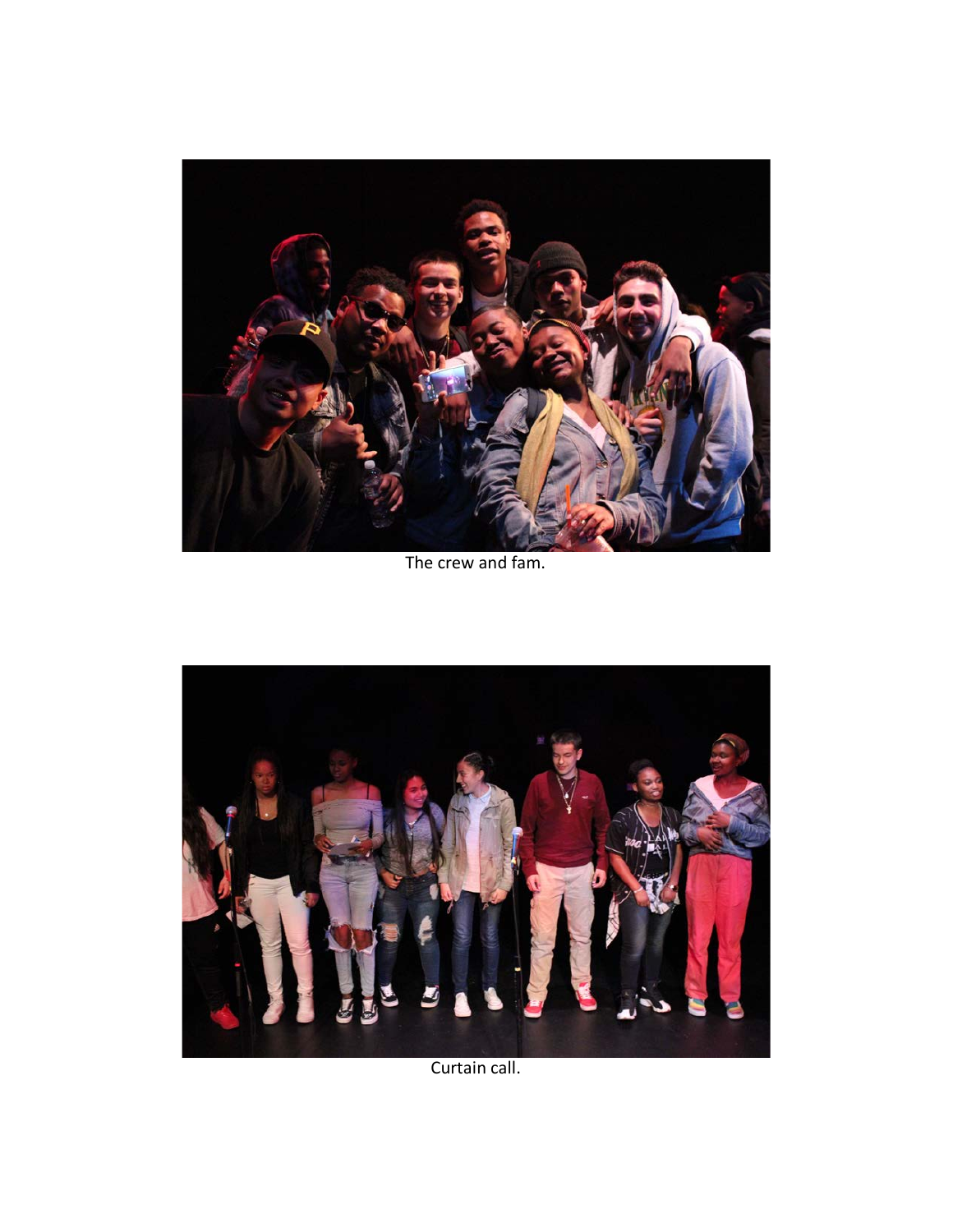#### **Final Student Writing**

**Veronica Canas**

They took justice from my people They took freedom from my people They took peace from my people They are saying we are equal They took justice from my people They took freedom from my people They took peace from my people But we fight against the evil It started with columbus the first gentrifier anyone who claims he's a hero is a liar we all know the truth it's required in order to put out a fire they stole our land, communities were broken now we demand justice, best be awoken our people can't be displaced and we're losing our race less into college, more into jail less money into scholarships more money into bail innocent people behind bars it seems every single inmate is one of ours at home shedding tears is our mothers who just came here in hopes of her children having a career Those innocent people could of been the next leaders They're scared of Rather murder us Border us We have order STOP cause we don't want to be killed like lil Bobby We don't want to be another bleeding body They justice from my people They took freedom from my people They took peace from my people They are saying we are equal They took justice from my people They took freedom from my people They took peace from my people But we fight against the evil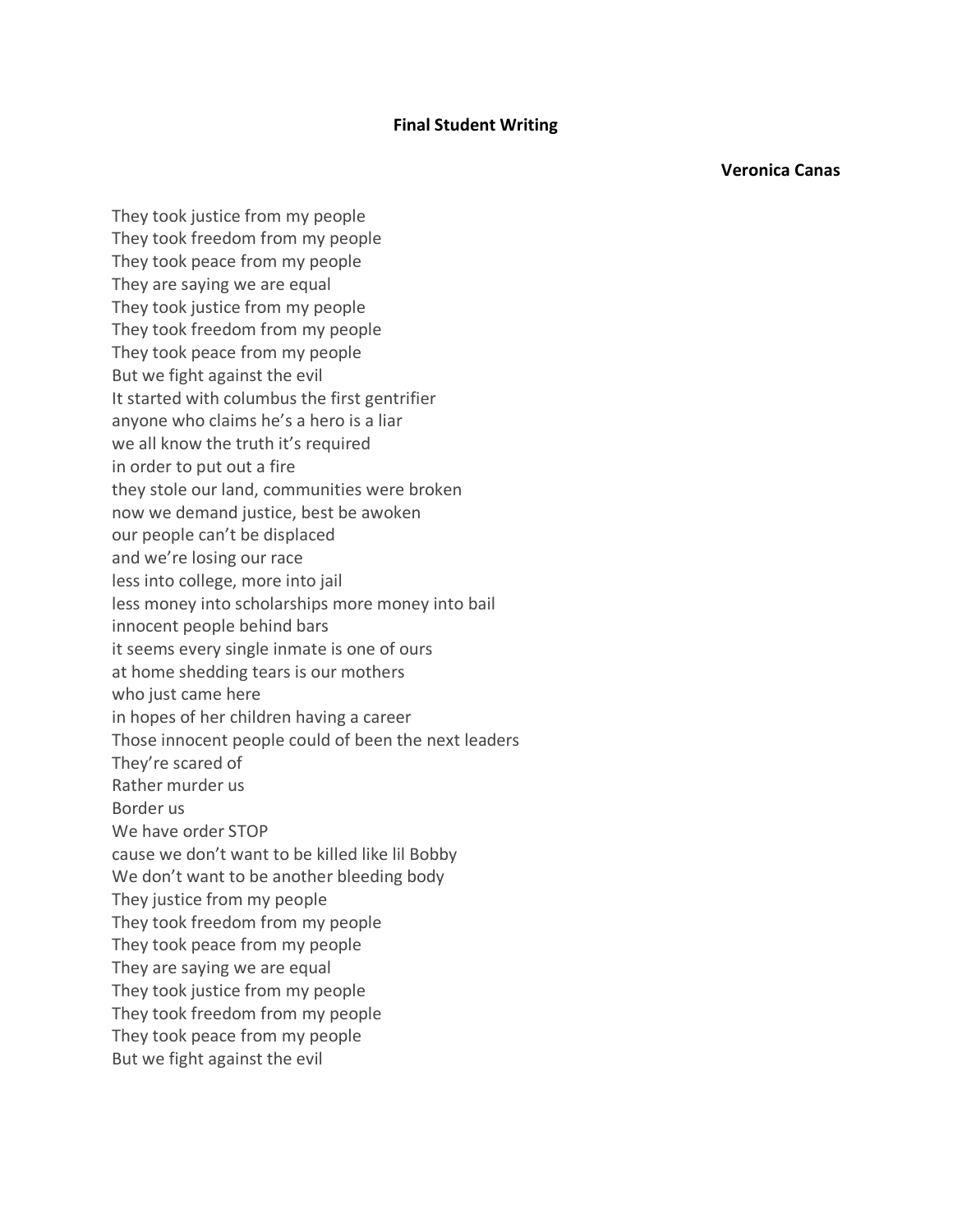**Darius Deloney**

We hustle to beat the struggle We hustle to beat the struggle We hustle to beat the struggle We overcome it together

We hustle to beat the struggle We hustle to beat the struggle We hustle to beat the struggle We hustle for living better

We hustle to beat the struggle of poverty My people need mules 40 acres of property Corruption was never voted into our democracy Deliberate and slow is disguise for hypocrisy

...Fact of the matter they tryna wipe us out Cops kill the innocent and get away without a doubt Cameras out they don't give a fuck who sees it Like the FBI stopping Hampton from breathing

History repeating defeating a law They created and downgraded for anyone who saw Hampton

laying in his home wit holes that DECORATE The unity of the people separated wit a BUNCH OF HATE

Snakes infiltrate the Panthers ask O Neil FBI informant the reason FOR the Hampton kill

RESPONSIBLE for the raid juss to get paid His hustle juss to beat the struggle got a leader slayed

His HUSTLE to beat the STRUGGLE was it worth it Tried to rap the revolution up like a turban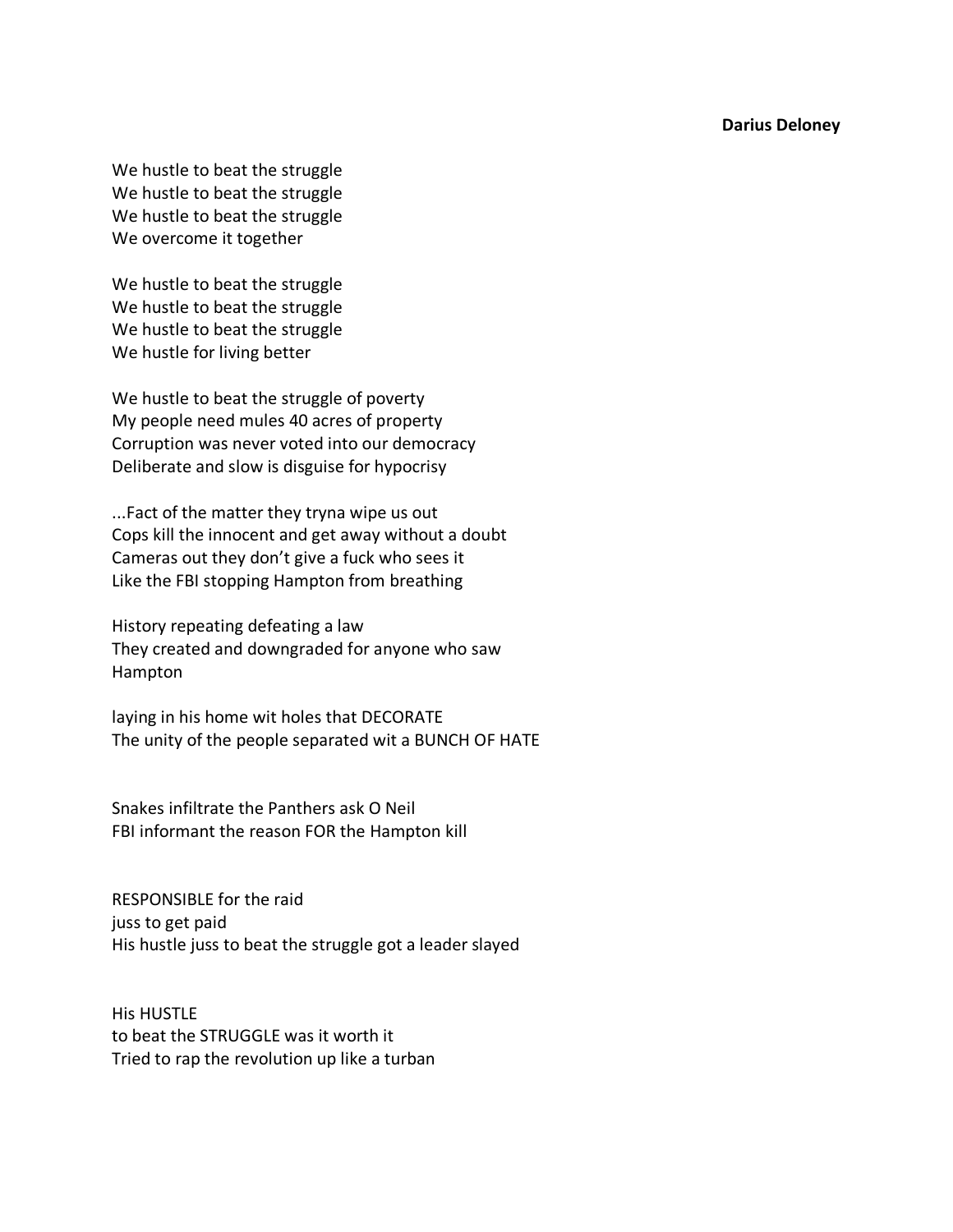We still had hope... we told em free Huey We knew the whole time that his case was straight fooey

So they let em go.. And we continue to hustle Issa still a struggle of brutality my people suffer casualties intimidation of a black male lead to tragedy

It wasn't long ago that BLACK LIVES MATTER Got cops indicted justice onna platter But will they ever eat it n digest Until they feel the struggle our hustle will never rest Hustle to beat the struggle like Huey n BOBBY Capitalism designed juss to rob me Pig wanna STOP ME badge got him cocky Black male dead meat shots hit like Rocky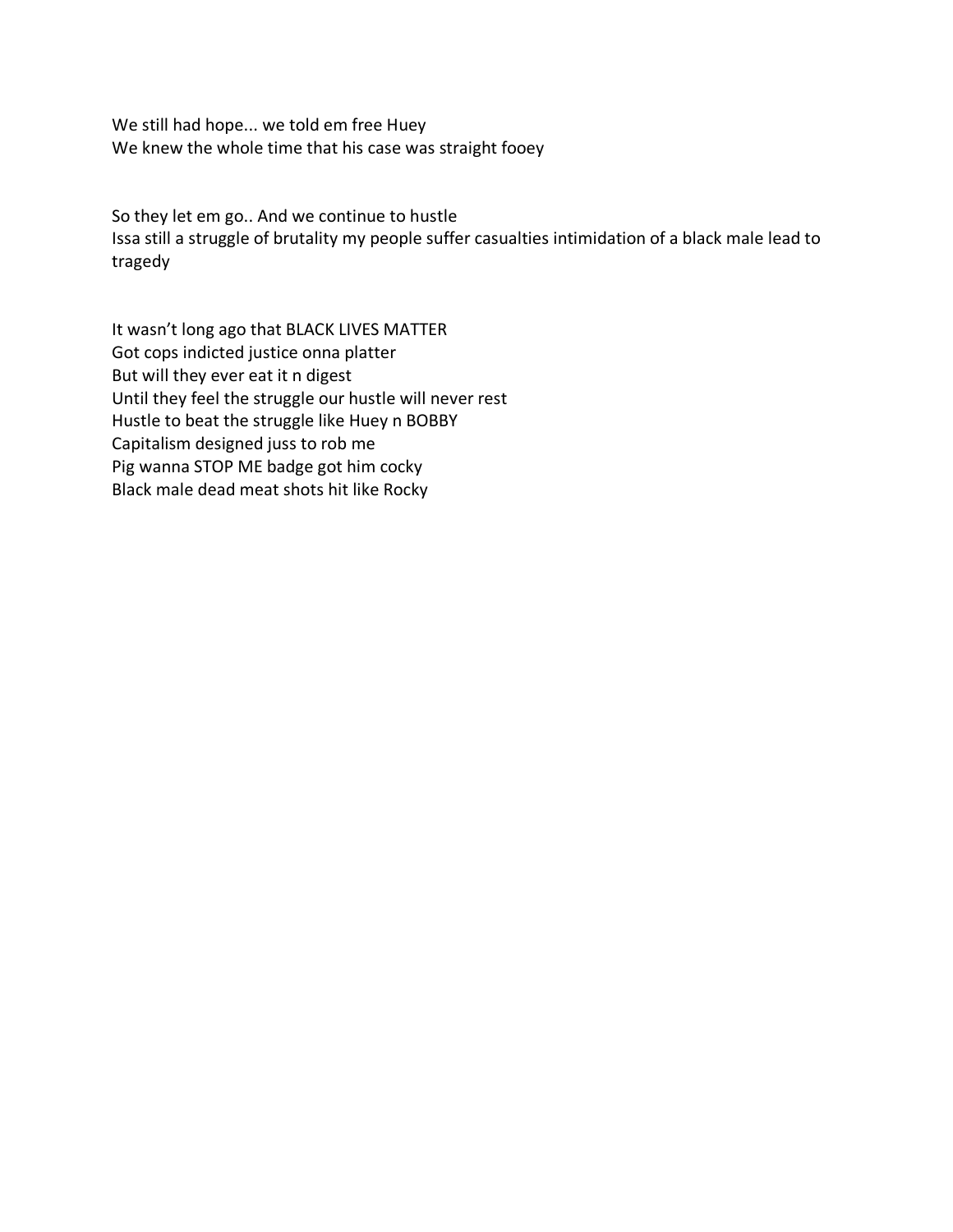**Milan Gibson**

I fight the world I fight you I fight myself

In the depth of HELL my mind dwells Hate when my eyes water, I feel them well All I ask is that YOU Water me watch me grow Pick me up when I fall Fill me up when I'm empty But instead you watch the fire grow

I ask is it too late to my pride seems I'm lookin' for answers no one can provide I study the blood in the seams of my jeans I wonder if this what King meant by "I have a dream"

I fight the world I fight you I fight myself

Trying to find a blank space To write a righter story Paint a painless picture

But everywhere I look there's a spotted splash of red That spells bloody Revolution The kind that help find the so called better solution The BALLOT or the BULLET Being brave bathin' in blood Or Boasting blacken bigotry bullshit Brings me to the brink of belligerence

I'm done fighting The World You myself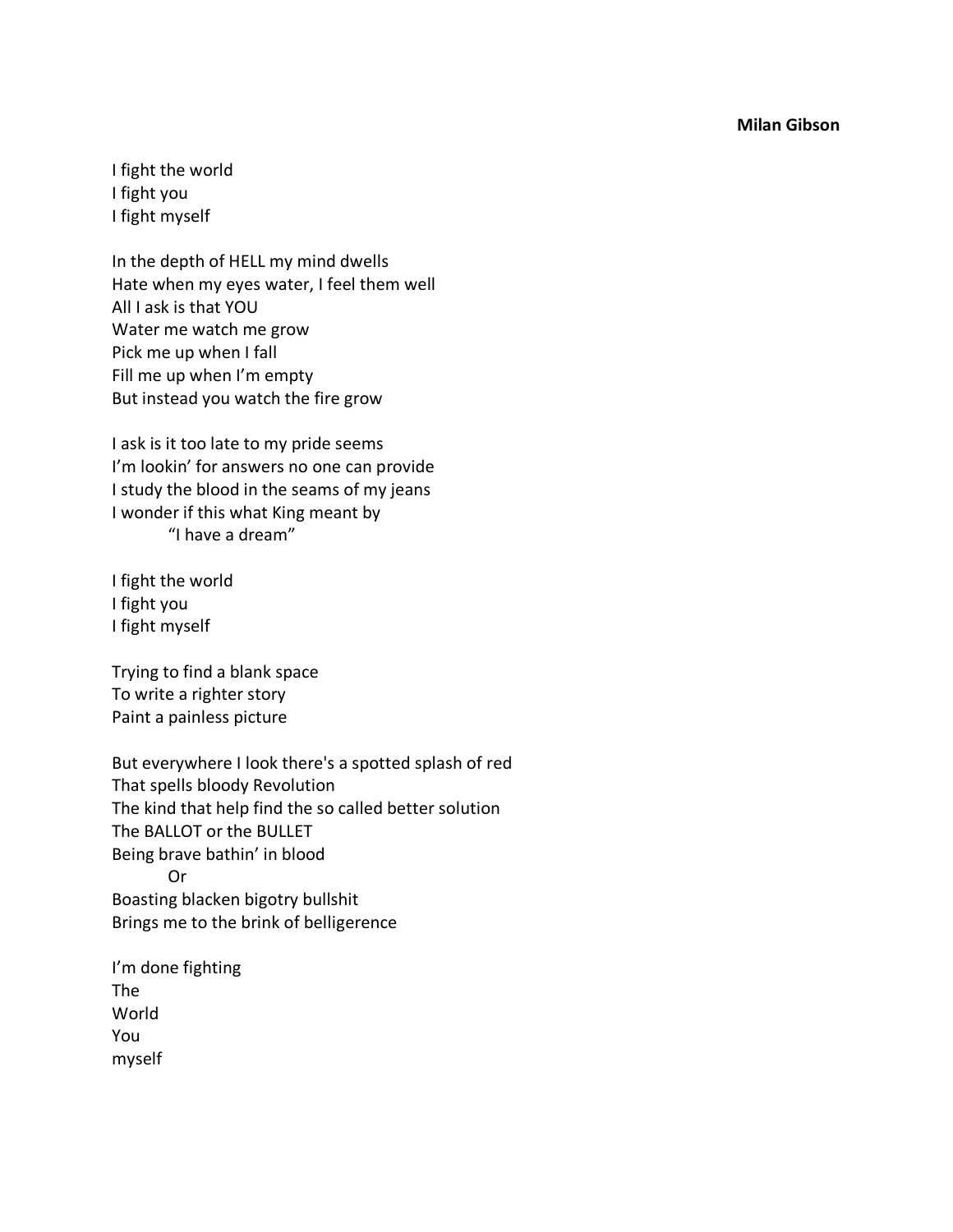**Ignacio Cabrera**

You say the youth ain't ready You claim that we don't know You think we could be silenced But that was ages ago

There's injustices committed Day and night There's obstacles faced daily Left and right

You say we ain't mature But this isn't true You just use this as a shield Which protects you

You refuse to give us power but you forget we're lanterns Lighting up our paths Like the black panthers

They all faced threats And were asked to retreat But we know this wouldn't happen We refused to be beat

You say the youth ain't ready You claim that we don't know You think we could be silenced But that was ages ago

We fight daily against these chains Trying to hold us down We swim daily against the current And we refuse to drown

Because we come from fighting That's just where we're from We are the best weapons United a bomb

We challenge our oppressors With courage and pride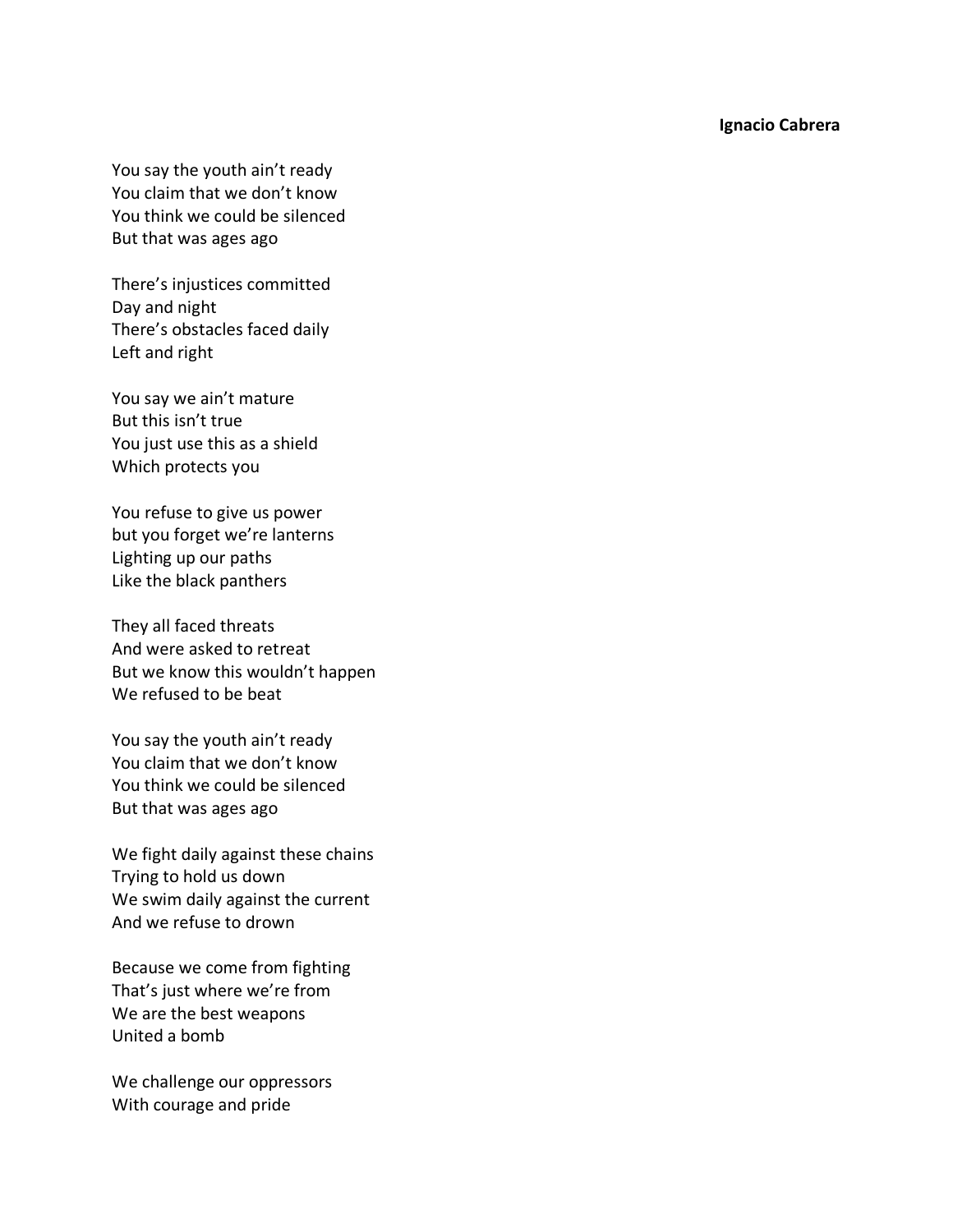We challenge the system Which wants us to hide

The system which expects us To work since sixteen But refuse to call us adults And ignores our needs

The youth will continue fighting With all our passion Until we get what we want Political action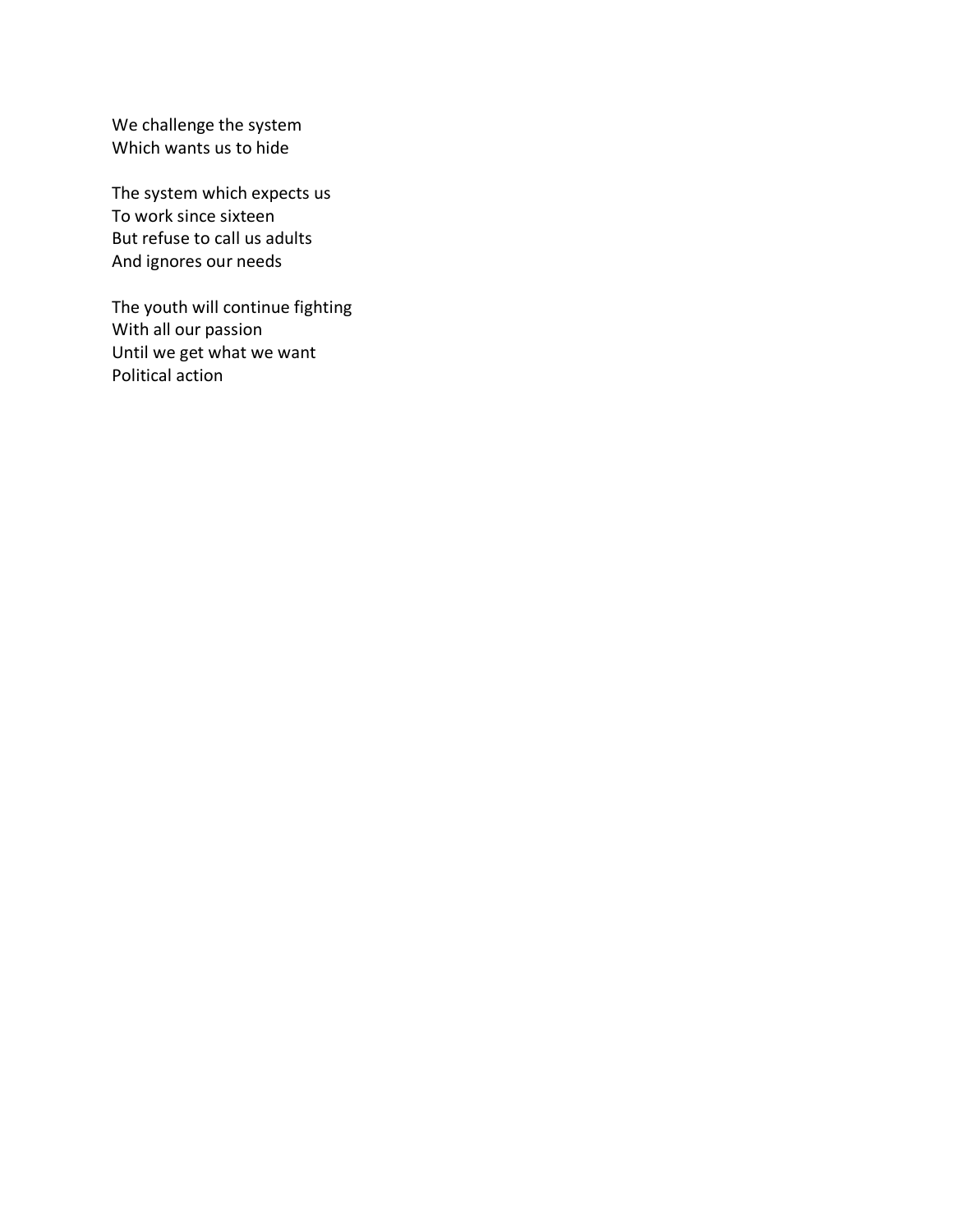**Mya Cross**

#### My time

Black and white is all we've ever known Newspaper articles and those names on your phone Its funny how we associate our color with meaning Like black is bad and white has a superior feeling

We have white politicians and black males We have too many deaths of our innocent beautiful black brothers Our systems have failed

Too many times we are living on repeat Bang Bang We're losing pieces of our own true heartbeats Now I know this really seems like the purge But it seems to me like something new is trying to emerge Blood is dripping along the cracks that we've been beaten on But some of those people don't care, those white people, they just keep going on

Looking through a window and I see the shadows of my ancestors chanting for freedom..but shades of oppression still haunt me

People throwing bricks at me, beating me until I become nothing. Tearing me up like shredded paper.

Hearing my people say "it's better to die of infamy than to live a life of obscurity"

I try to pull myself out of what I want to be a fictitious reality

Not wanting to die

Not wanting to be the next hashtag

Is my time now?

On a daily basis I get feed the wrong information that blinds my twenty twenty vision.

Hiding the truth from me

I try to stay peaceful, self centered and not lash out

I write to myself to keep it together

I write rhymes like..

"Ima about to send you to the infirmary

I know you heard of me, I've been verbally on a murder spree

My verses crafted perfectly

You for certainly not merkin me…"

This helps me remember that I can fight people verbally and not physically

Is my time now?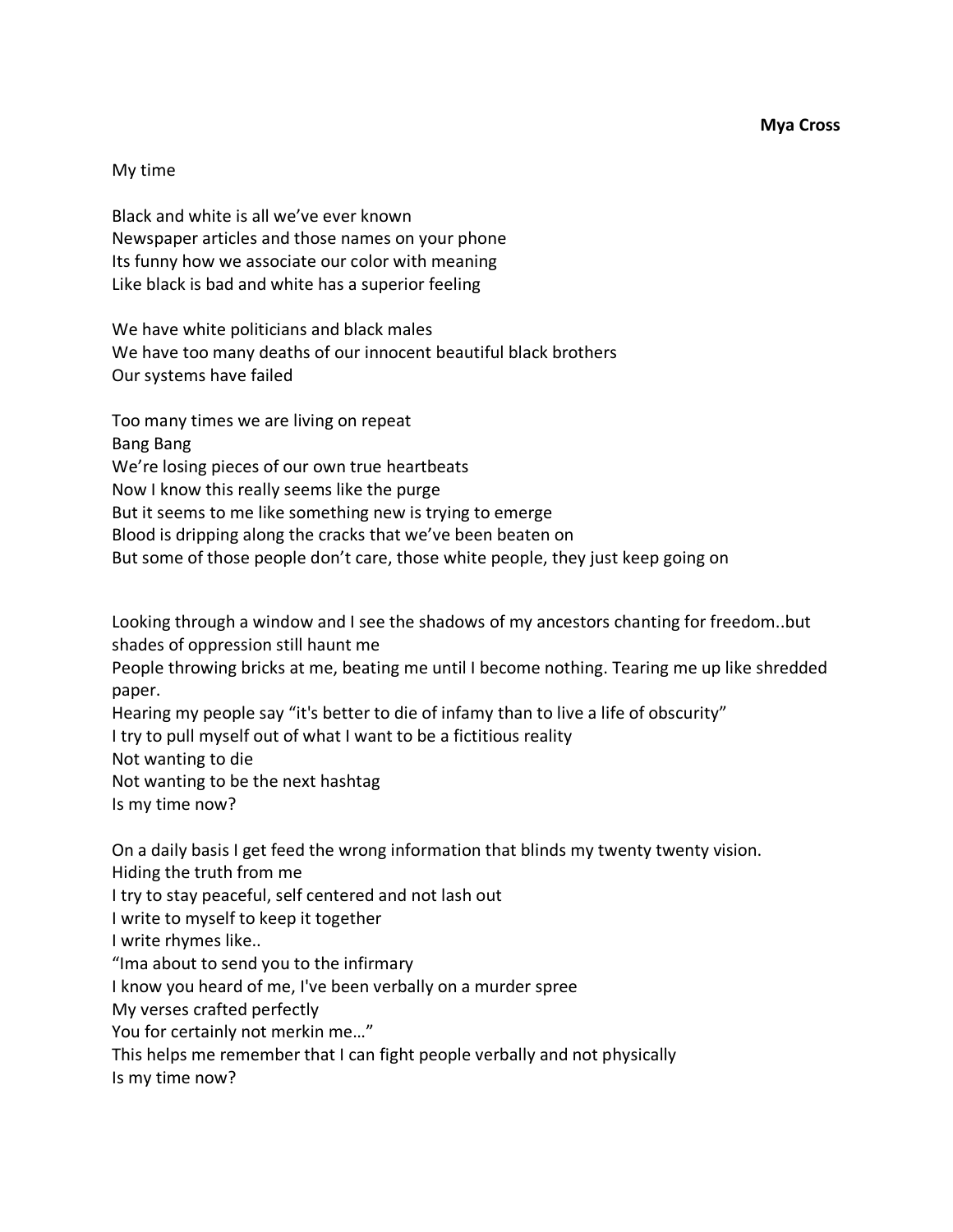I know a friend that is black but extremely light skinned and she said this to me before I find myself questioning my identity in my everyday life Not knowing if it's on for me to attend the black student union Not knowing if it's okay to share my knowledge on the black panther party Not knowing if it's okay for me to say "Black Lives Matter" because I'm not dark enough, not black enough, not enough.

My skin could be white as paper but my roots could be a dark as the pens we use to write on but you can't see that. Is my time now?

More and more I must learn to not to think in terms of race or color or language or religion or political boundaries but in terms of humanity.

Knowing that it's okay for me to be afraid of answers but I can't avoid them.

Staying strong when people attempt to knock me down

Not letting people make me question myself

Knowing that I can't let my value decrease based on someone else's inability to see my worth. Is my time now?

I want to know the color of my freedom I want to be forever free Today I choose life, not to deny my humanity, but to embrace it I want to be a revolution, in a constant state of evolution…. Because my time, is now.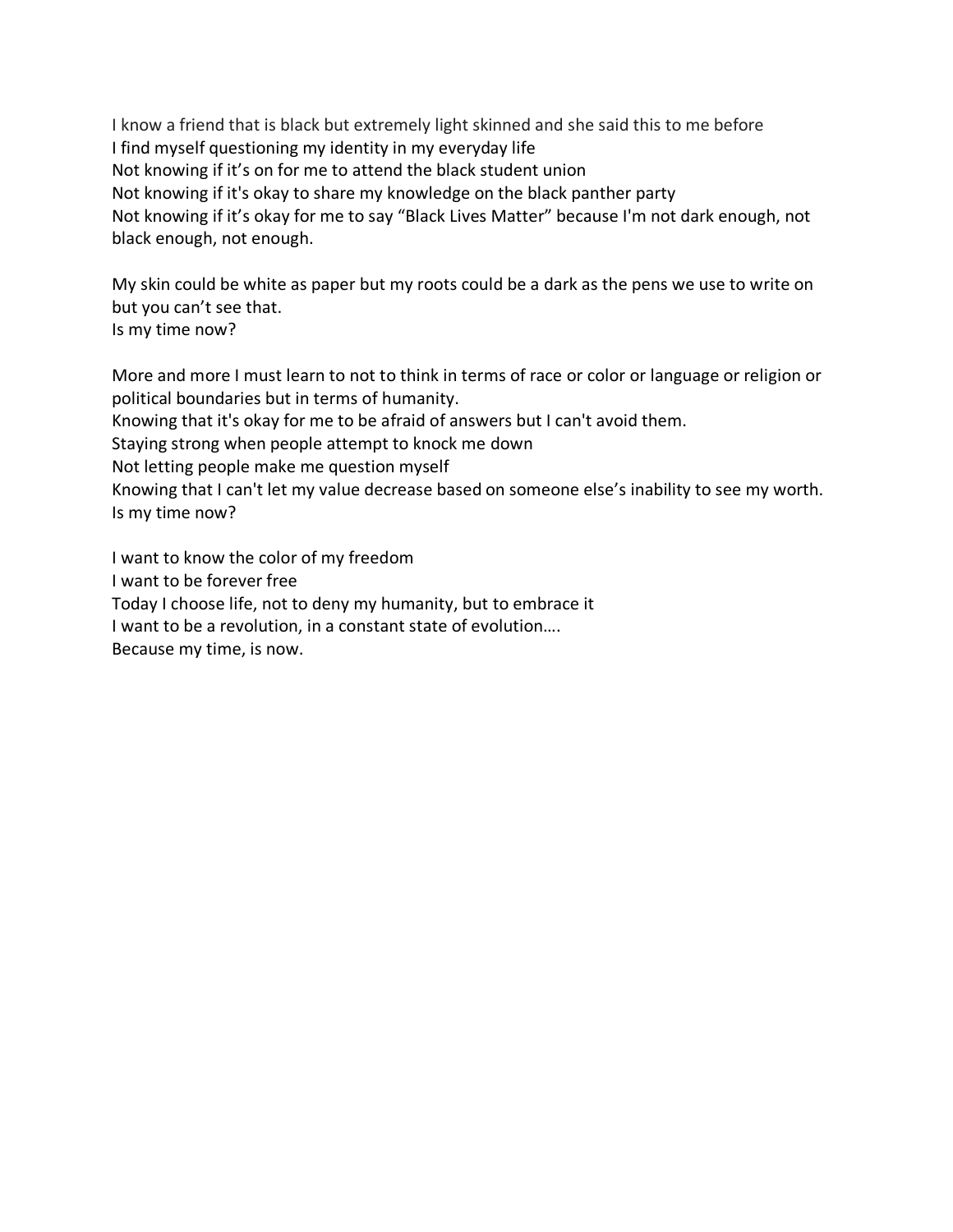[Verse]

I was just a youngin on my two little feet w/ a pocket full of dimes I had a lot of money on my mind , Im just tryna stack up Come up with the fam support my friends But it's getting kinda hard  $\lambda$  all this pain in my head  $\lambda$  it's getting kinda heavy So lemme tell you the thoughts of a young asian kid who ain't ever really fit in Growing up I aint really care how my peers looked So what we had different skin tones That don't make us any less than human You ain't gotta divide us into different zones We ain't tryna live inna world Full of these damn clones We all got 1 goal and it is to succeed We live in a society full of white supremacists tryna to divide Who the hell are you to judge a person by the color of their skin? Thanks to Rosa Parks for inspiring many movements Which lead to many brave souls standing up For our rights and freedom We don't act upon violence , we're just praying for peace MLK didn't go to jail for nothing, he ain't do it for the fame He did it for the community , for the all the black lives lost thru the marches of unity He did it so in the future everyone could have more opportunities

## [Chorus]

Have you ever seen yo life flash before yo eyes? Have you ever been told nothing but lies? So you gotta watch out for those pair of eyes They're always hidden in disguise

[Verse] All these black lives droppin left to right It's a damn shame All these cops abusing their power Creatin a world full of pain Which is where we had enough Kids losing their life just cause they weren't raised by the rich If only if our country was able to uphold The ten point program Then all these bodies wouldn't be droppin And we would still have our loved ones today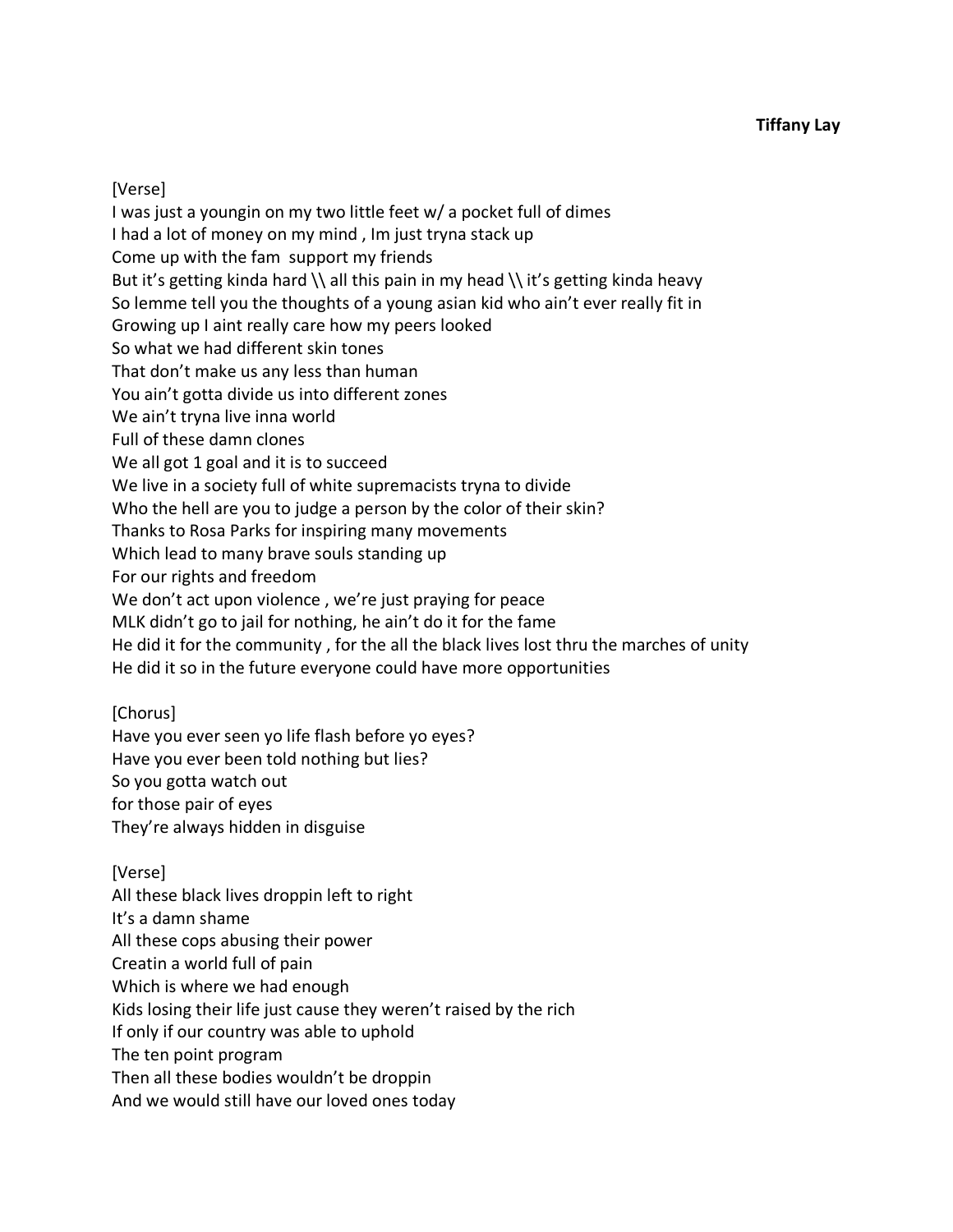R.I.P to Trayvon I bet if he didn't have brown skin He wouldn't have been labeled as someone suspicious So many lives lost its like we're losing our blessings It's sad to hear all these kids go , man it's depressing

[Chorus] Have you ever seen yo life flash before yo eyes? Have you ever been told nothing but lies? So you gotta watch out for those pair of eyes They're always hidden in disguise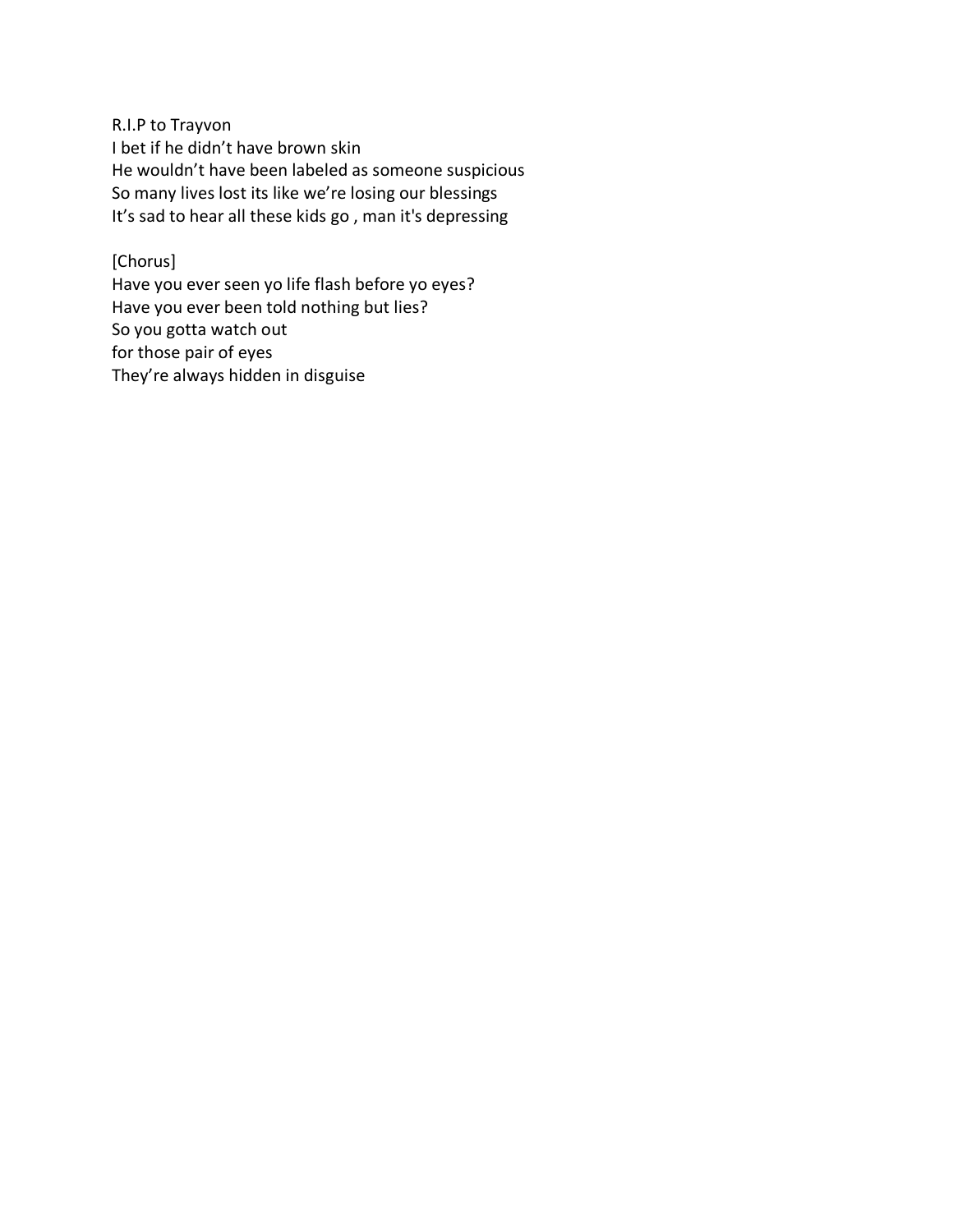picture this: you're a newborn…. It all starts off with a heartbeat…. (heartbeat sound for 5 seconds).

When your eyes open up you can't see color. It's only at 5 months old that your vision understands and adapts to depthness. So why can't your heart do the same at age 16, 32, or 64? What's all the bullshit for? Love more.

Isn't color what you want and need in order to understands the world and people surrounding you?

Well the actions of some showed otherwise... It's the hate that showed otherwise. When we boarded interstate buses to test segregation laws and buses got bombed, passengers were beat and arrested. That's what showed otherwise. It's the same hate that caused boycotts, sit-ins, and walkouts.

And at that point I realized no laws can change us, only we can change us.

But our hearts can flourish just like like the hearts of the black panthers did. They never failed to help and fight for the rights of their communities. They fed kids at every hour no matter background, age, or color. They went above and beyond when the system fell low. Yet we still live in an era were black is synonymous to lesser.

Let's end the war. Let's be the 5 month old baby and have the tenacity and joy to grow cohesively. Babies are seen as powerless which is crazy because so young they have that eager to grow and learn. They don't speak the same language yet they STILL manage to find a way to communicate with and to their elders.

If a baby who can't speak can communicate, who's to say people who speak the same language can't? America the brave still fears what it doesn't understand, but let's remember with love you progress. There's less room to get depressed, and more room to decompress. Let's end the war because no laws can change us, only we can change us.